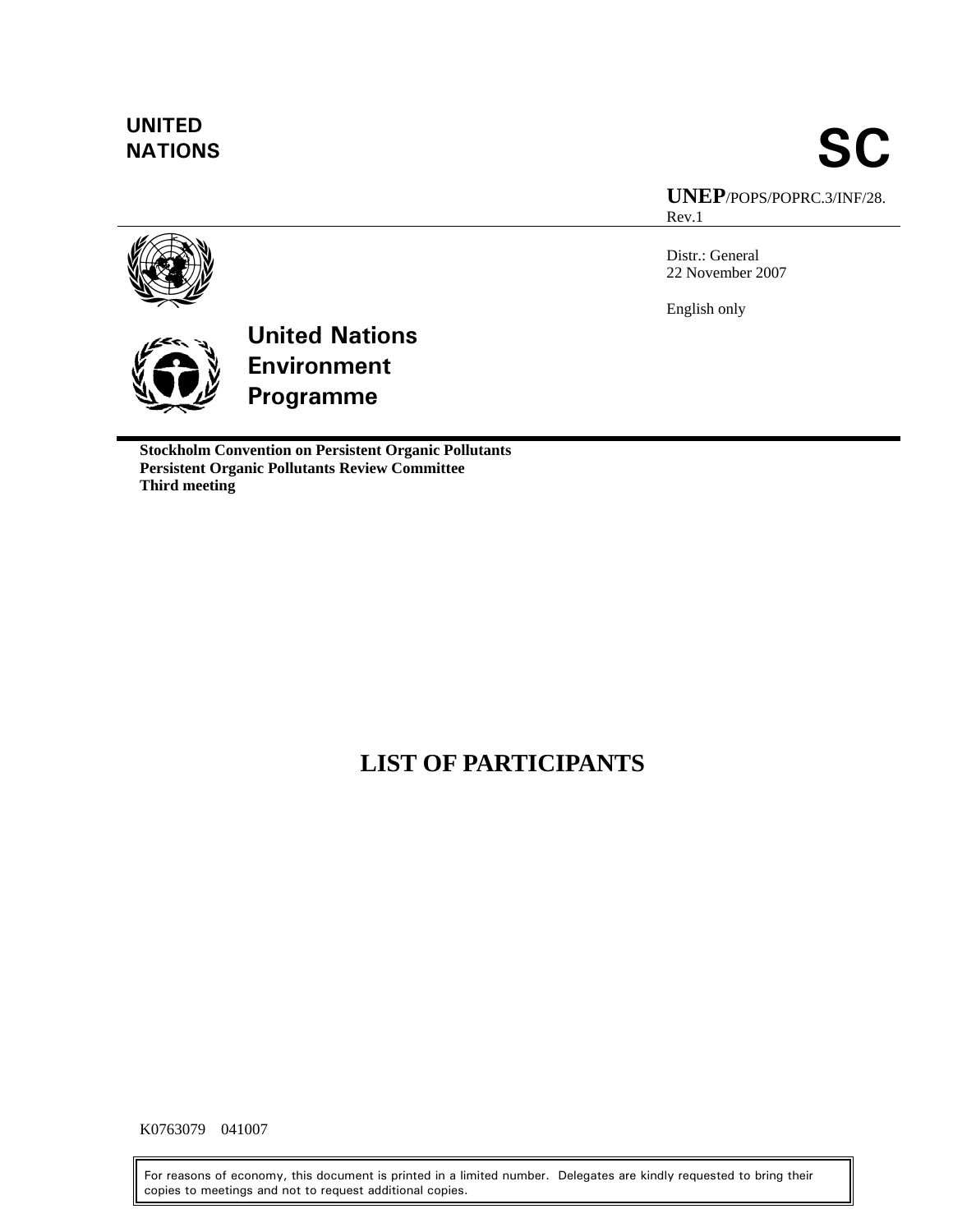# **COMMITTEE MEMBERS**

#### **ARMENIA**

Ms. Anahit Aleksandryan Head of Hazardous Substances and Waste Management Department Ministry of Nature Protection Governmental House 3, Republic Sq. Yerevan 375010 Armenia Tel.: +374 (1) 0538838 Fax: +374 (1) 0538 838 Email: anahit\_aleksandryan@yahoo.com

#### **AUSTRALIA**

Prof. Ian D. Rae Honorary Professorial Fellow Department of History and Philosophy of Science University of Melbourne 16 Bates Drive Williamstown Vic 3016 Australia Tel.: +61 (3) 9397 3794 Fax: +61 (3) 9397 3794 Email: iandrae@bigpond.com idrae@unimelb.edu.au

#### **BRAZIL**

Ms. Amarilis Neder Associate professor Campus Universitario Darcy Ribeiro-ICC Institute of Chemistry, University of Brazilia Sala B.1-081 Asa Norte Brasilia 70919 - 900 Brazil Tel.: +55 (61) 3307 21 63 Fax: +55 (61) 3317 19 44 Email: finageiv@unb.br

#### **BURKINA FASO**

Mr. Désiré Ouédraogo Ingénieur d'Etat en Chimie Industrielle Direction Générale de l'Amélioration du Cadre de Vie Ministère de l'Environnement et du Cadre de Vie 03 BP 7044, Ouagadougou 03 Burkina Faso Tel.: +226 (7024) 1035 / +226 (7667) 0970 Fax: +226 (5030) 1998 Email: desireouedraogo@yahoo.fr arouna.ouedraogo@delgi.gov.bf

#### **CANADA**

Dr. Robert Chénier Manager, Assessment Section Exisiting Substance Division Environment Canada Place Vincent Massey (PVM) – 20th floor 351 St. Joseph Boulevard Gatineau, Quebec K1A 0H3 Canada Tel.: +1 (819) 953 1680 Fax: +1 (819) 953 4936 Email: robert.chenier@ec.gc.ca

#### **CHAD**

Mr. Abderaman Mahamat Abderaman Point Focal Substances Chimiques Ministère de l'Environnement, de la Qualité de Vie et des Parcs Nationaux BP 447, N'Djamena Chad Tel.: +235 (252) 6786 / +235 (629) 4960 Fax: +235 (252) 6788 Email: abder\_mht@yahoo.fr

#### **CHINA**

Prof. Jianxin Hu College of Environmental Sciences & Engineering Peking University 100871 Beijing China Tel.: +86 (10) 627 565 93 Fax: +86 (10) 627 607 55 / +86 (10) 627 51927 Email: jianxin@pku.edu.cn

# **COTE D'IVOIRE**

Prof. Kouamé Georges Kouadio Prof. of University Université Cocody d'Abidjan c/o Ecole Normale Supérieure 08 BP 10, Abidjan 08 Côte d'Ivoire Tel.: +225 (0776) 4729 Fax: +225 (2242) 0589 / +225 (22) 44 46 88 Email: adrohgk@yahoo.fr

#### **CZECH REPUBLIC**

Dr. Ivan Holoubek Director of RECETOX Faculty of Science Masaryk University Kamenice 126/3 625 00 Brno Czech Republic Tel.: +420 (549) 491475 Fax: +420 (549) 492840 Email: holoubek@recetox.muni.cz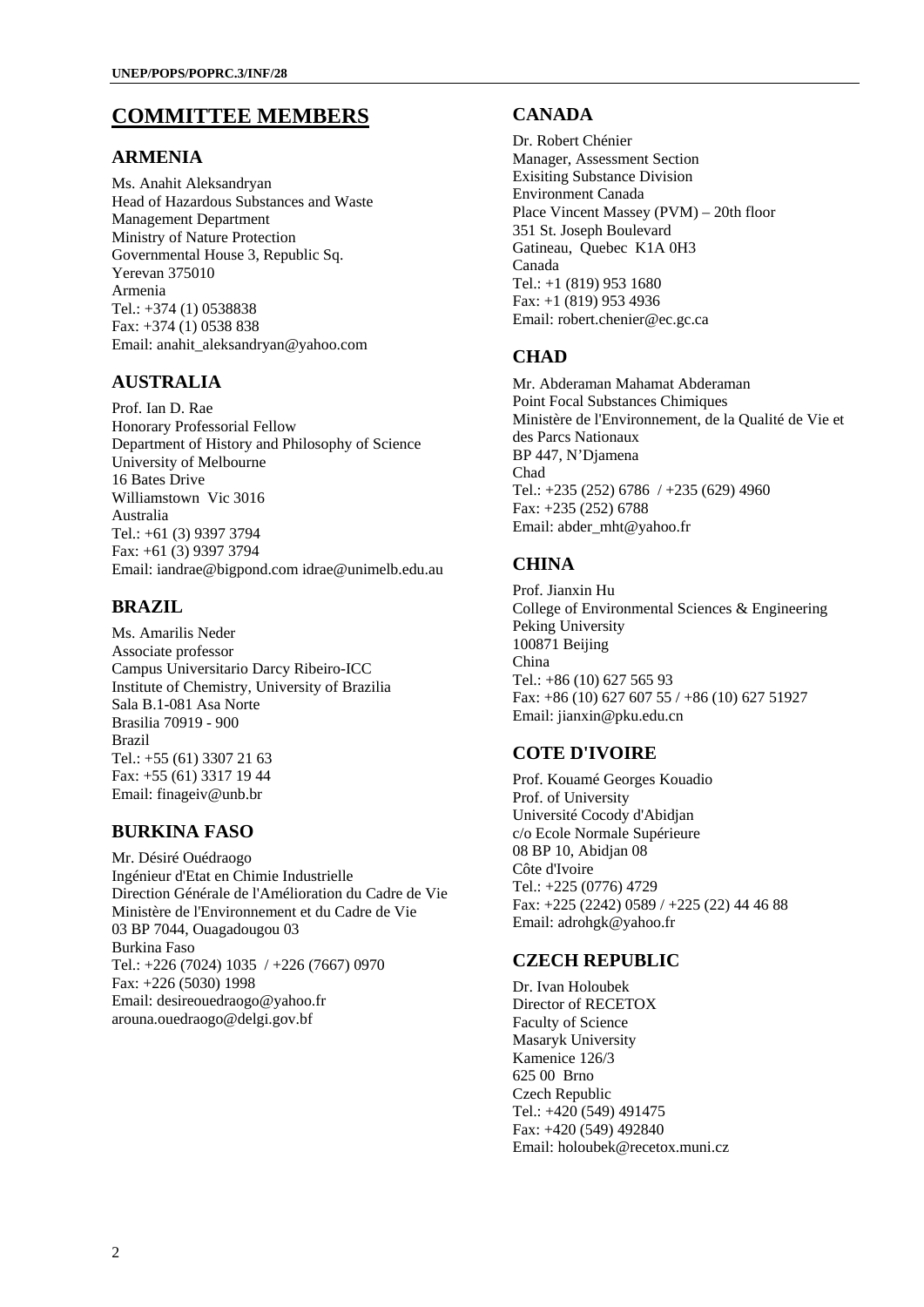# **ECUADOR**

Dr. Alfredo Cueva Director Programa "Manejo Ambientalmente Adecuado de Productos Quimicos y Desechos Especiales en el Ecuador" Fundacion Natura Elia Liut N45-10 y EI Telegrafo 1 17-01-253, Quito Ecuador Tel.: +593 (2) 2272863 x Ext. 204 Fax: +593 (2) 2272863 x Ext.210 Email: acueva@fnatura.org.ec acueva@andinanet.net

# **ETHIOPIA**

Mr. Mohammed Ali Mohammed Head of Environmental Pollution Control Department Environmental Protection Authority P.O. Box 12760 Addis Ababa Ethiopia Tel.: +251 (11) 646 48 77 Fax: +251 (11) 646 4876 Email: mohali17us@yahoo.com

# **FIJI**

Mr. Jope Rinababo Davetanivalu Principal Environmental Officer Ministry of Environment and Tourism Private Mail Bag Suva Fiji Islands Tel.: +679 (331) 27 88 Fax: +679 (330) 20 60 Email: jdavetanivalu@govnet.gov.fj

# **GERMANY**

Dr. Reiner Arndt Head of Division IG II 3 International Chemical Safety, Nanomaterials and Sustainable Chemistry Federal Ministry for the Environment, Nature Conservation and Nuclear Safety Robert-Schuman- Platz 3 53179 Bonn Germany Tel.: +49 (228) 305 2740 Fax: +49 (228) 305 35 24 Email: reiner.arndt@bmu.bund.de

#### **JAPAN**

Prof. Masaru Kitano School of Science and Technology Meiji University 1-1-1 Higashi-Mita, Tama-ku 214 8571 Kawasaki Japan Tel.: +81 (44) 934 7171 / (+81 49) 274 15 11 Fax: +81 (44) 934 7906 Email: kitano@isc.meiji.ac.jp

#### **JORDAN**

Dr. Mohammed Khashashneh Director of Chemicals and Waste Management Directorate Ministry of Environment P.O. Box 1408 Jubaiha 19941 Amman Jordan Tel.: +962 (77) 6296294 / (+962 6) 565 55 00 Fax: +962 (65) 525315 / +962 (6) 535 00 84 Email: mkhashashneh@yahoo.com moenv@moenv.gov.jo

#### **MAURITIUS**

Mr. Mohammad Aslam Yadallee Divisional Environment Officer National Development Unit Ministry of Environment Ken Lee Tower, 5th floor, Barracks Str. Port Louis Mauritius Tel.: +230 (210) 4960 / +230 (212) 6975 Fax: +230 (212) 6671 / +230 (211) 3865 Email: envlaw@intnet.mu yadaas@intnet.mu

# **MEXICO**

Dr. Mario Yarto Director de Investigación sobre Sustancias Químicas y Riesgos Ecotoxicologicos Instituto Nacional de Ecología Secretaría de Medio Ambiente y Recursos Naturales Av. Periferico 5000, Piso 4 Col. Insurgentes Cuicuilco C.P. 04530 Mexico, D.F. Mexico Tel.: +52 (55) 5424 6425 Fax: +52 (55) 5424 5404 Email: myarto@ine.gob.mx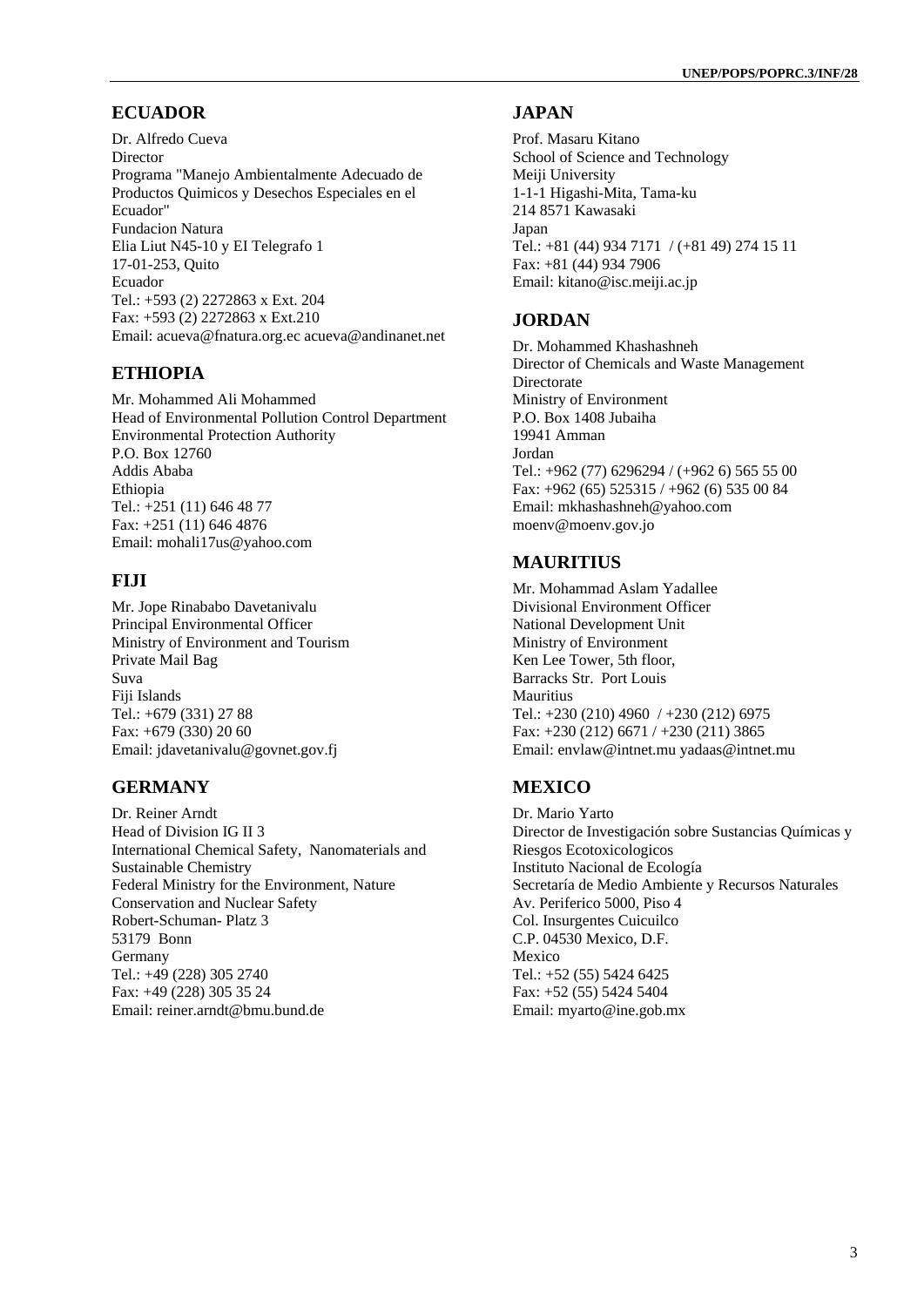#### **MOROCCO**

Dr. Farah Bouqartacha Chef de Division Prévention et Stratégies d'intervention Département de l'Environnement 2 rue Oum Rib Agdal Rabat Morocco Tel.: +212 (3768) 1002 / +212 (6140) 4034 Fax: +212 (3768) 1641 Email: fbouqartacha@gmail.com

#### **NORWAY**

Ms. Liselott Säll Executive Officer Norwegian Pollution Control Authority P.O. Box 8100 Dep. 0032 Oslo Norway Tel.: +47 (22) 573400 / +47 (22) 3577 Fax: +47 (22) 676706 Email: liselott.sall@sft.no

#### **PHILIPPINES**

Dr. Dario C. Sabularse Deputy Executive Director Department of Agriculture Fertilizers and Pesticides Authority Visayas Ave., Diliman 1128 Quezon City Philippines Tel.: +63 (2) 920 0068 / 8236 Fax: +63 (2) 920 8173 Email: dcsukw@yahoo.com

# **QATAR**

Prof. Hala Sultan Saif Al-Easa Professor of Organic Chemistry Qatar University P.O. Box 2713 Doha **O**atar Tel.: (+974) 550 8284 Fax: (+974) 466 7083 Email: haleasa@qatar.net.qa

#### **SIERRA LEONE**

Dr. Thomas Brima Rick Yormah Associate Professor, Head of Department of Chemistry Fourah Bay College University of Sierra Leone Freetown Sierra Leone Tel.: +232 (7662) 6488 / +232 (333) 11 910 Fax: +232 (22) 44 345 / +232 (2222) 8430 Email: tom\_yormah@yahoo.com

#### **SLOVENIA**

Ms. Evelin Fabjan Senior Adviser European Chemicals Agency Annankatu 18 P.O. Box 400 00121 Helsinki Finland Tel.: +358 (9686) 18457 Fax: +358 (9686) 1 8210 Email: evelin.fabjan@echa.europa.eu E.Fabjan@students.uu.nl

#### **SOUTH AFRICA**

Prof. Henk Bouwman Professor/Lecturer Environmental Sciences North-West University P. Bag X6001 2520 Potchelstroom South Africa Tel.: +27 (18) 299 2377 Fax: +27 (18) 299 2503 Email: heuk.bouwman@nwu.ac.za drkhb@puk.ac.za

#### **SPAIN**

Dr. José V. Tarazona Research Professor Director, Department of Environment Spanish National Institute for Agriculture and Food Research and Technology (INIA) Carretera de la Coruna k.7 28040 Madrid Spain Tel.: +34 (91) 347 6837 Fax: +34 (91) 347 4008 Email: tarazona@inia.es

#### **SWEDEN**

Prof. Bo Wahlström Senior International Advisor Swedish Chemicals Agency P.O. Box 2 SE-172 13 Sundbyberg Sweden Tel.: +46 (8) 5194 1260 Fax: +46 (8) 735 7698 Email: bo.wahlstrom@kemi.se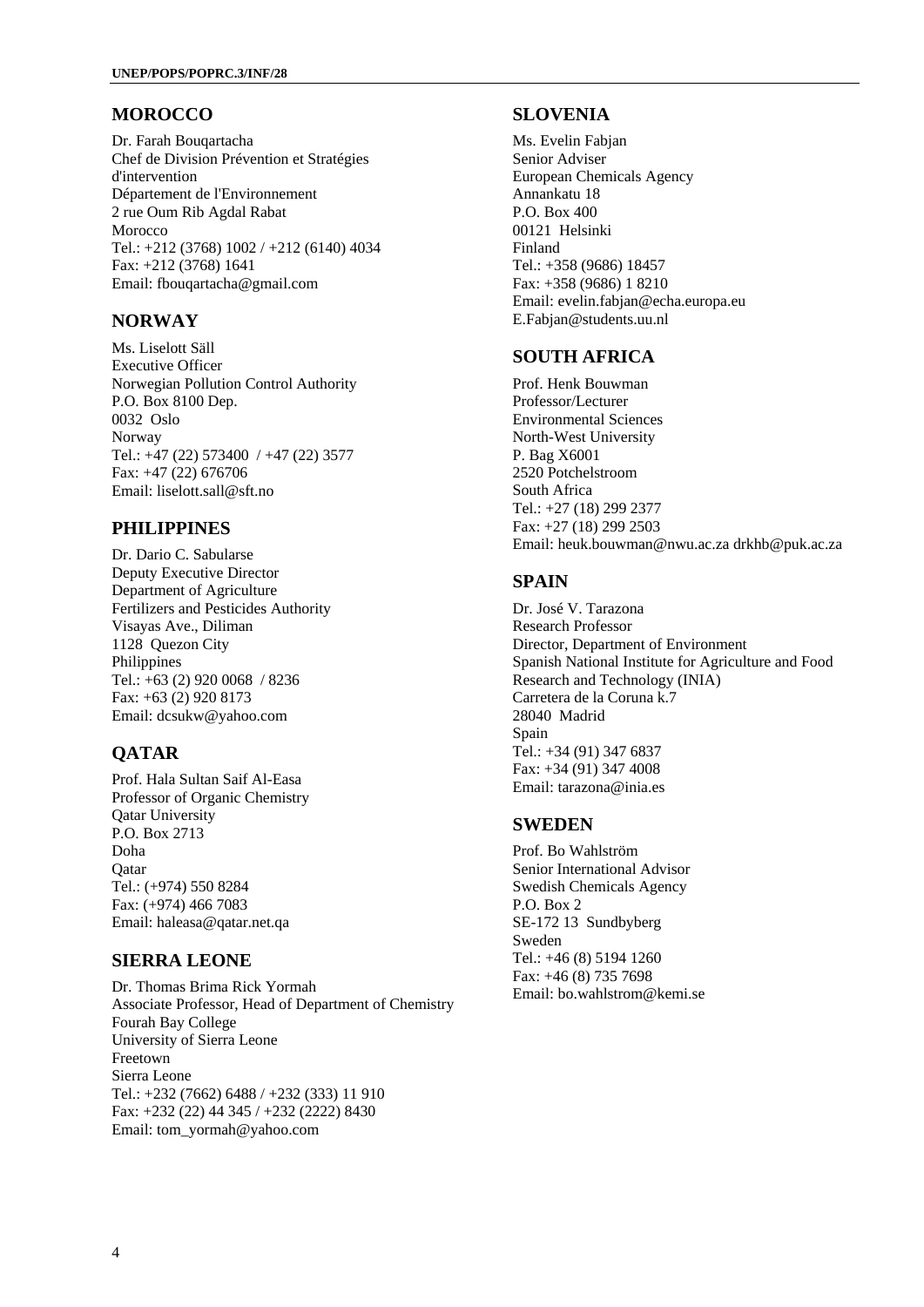#### **THAILAND**

Dr. Jarupong Boon-Long POPs Project Coordinator Pollution Control Department Ministry of Natural Resources and Environment 92 Soi Phahon Yothin 7 Phahon Yothin Road Sam Sen Nai, Phayathai Bangkok 10400 Thailand Tel.: +66 (2) 298 2764 Fax: +66 (2) 298 2765 Email: jarupong.b@pcd.go.th

#### **TRINIDAD AND TOBAGO**

Mr. Wayne Rajkumar Assistant Manager for Water and Waste/GIS Environmental Management Authority Ministry of Public Utilities and the Environment 8,Elizabeth Street St. Clair Port of Spain Trinidad and Tobago Tel.: +1 (868) 628 8042 x 2288 Fax: +1 (868) 628 9166 / +1 (868) 628 9123 Email: wrajkumar@ema.co.tt wrajkumar@yahoo.com

#### **UNITED KINGDOM**

Ms. Leena YIä-Mononen Head of Unit Biotechnology, Pesticides and Health Unit B.3 / Chemicals UnitC.3 European Chemicals Agency (ECHA) P.O. Box 400 00121 Helsinki Finland Tel.: +358 (9) 686 18260 Email: leena.yla-mononen@echa.europa.eu

#### **URUGUAY**

Ing. Quim. Jacqueline Alvarez Head of Hazardous Substances Department Ministerio de Vivienda, Ordenamiento Territorial y Medio Ambiente Galicia 1133 Piso 2 11000 Montevideo Uruguay Tel.: +598 (2) 917 0710 x 4106 Fax: +598 (2) 917 0710 x 4170 Email: jacque.alva@gmail.com jacqueline.alvarez@dinama.gub.uy

#### **YEMEN**

Dr. Ali El-Shekeil Professor of Chemistry Sana'a University P.O. Box 12463 Sana'a Yemen Tel.: +967 (733) 215234 Fax: +967 (146) 4484 Email: shekeil@yemen.net.ye shekil2000@yahoo.com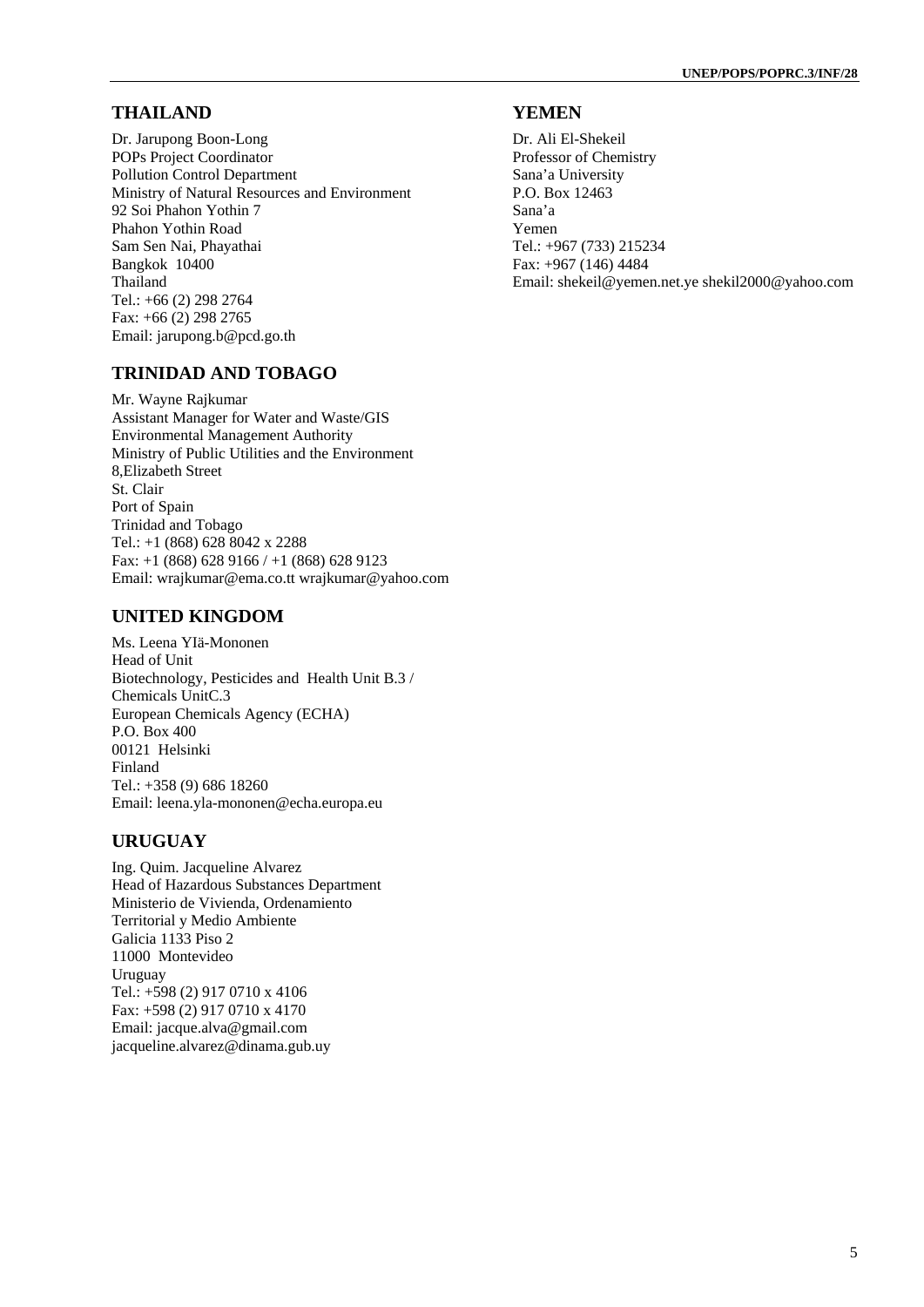# **OBSERVERS**

# **GOVERNMENTS**

#### **ARGENTINA**

Mr. Gonzalo Jordan Second Secretary Argentina Mission 10 route de l'Aeroport 1215 Cointrin Suisse Tel.: +41 22 929 8615 Email: Gonzalo.Jordan@ties.itu.int

#### **AUSTRALIA**

Mr. Lee Eeles Director, Chemical Policy Section Australian Department of the Environment and Water Resources Australian Government GPO Box 787 Canberra ACT 2601 Australia Tel.: +61 (2) 62741427 Fax: +61 (2) 62742428 Email: lee.eeles@environment.gov.au

Mr. Gary Fan Senior Policy Advisor Department of Agriculture, Fisheries and Forestry Australian Government GPO Box 858 Canberra ACT 2601 Australia Tel.: +61 (2) 6272 3964 Fax: +61 (2) 6272 5697 Email: gary.fan@daff.gov.au

# **AUSTRIA**

Ms. Ingrid Hauzenberger Technical Expert Federal Environmental Agency Spittelauer Lände 5 A-1090 Vienna Austria Tel.: +43 (1) 313043405 Fax: +43 (1) 313 04 5400 Email: ingrid.hauzenberger@umweltamt.at

#### **BRAZIL**

Ms. Camila Boechat Environmental Analyst Ministry of Environment Brazilian Government Esplanada dos Ministérios Bloco B 70068-901, Brasília Brazil Tel.: +55 (61) 3317 1373 Fax: +55 (61) 3317 1944 Email: Camila.boechat@mma.gov.br

#### **CAMBODIA**

Mr. Ken Choviran Chief Office of Environmental Pollution Research and Technology Management Department of Pollution Control Ministry of Environment #48, Samdech Preach Sihn Duk, Tonle Bassac, Chamkarmon Phnom Penh Cambodia Tel.: +855 (12) 856 818 Fax: +855 (23) 220 392 Email: choviran@yahoo.com moepcd@online.com.kh

# **CANADA**

Mr. Robert Asare-Danso Head, International Affaires Pest Management Regulatory Agency Health Canada 2270 Riverside Dr, Tupper building Ottawa K1A 447 Canada Tel.: +1 (613) 7363812 Email: Robert\_Asare-Danso@hc-sc.gc.ca

#### **CHINA**

Ms. Zhifang Wang Project Officer POP's Convention Implementation Office of State Environment Protection Administration (SEPA) Tengda Plaza, No 168, Xizhimenwai Street, Haidian District Beijing 100044 China Tel.: +86 (10) 885 77523 Fax: +86 (10) 885 77447 Email: wang.zhifang@sepafeco.org.cn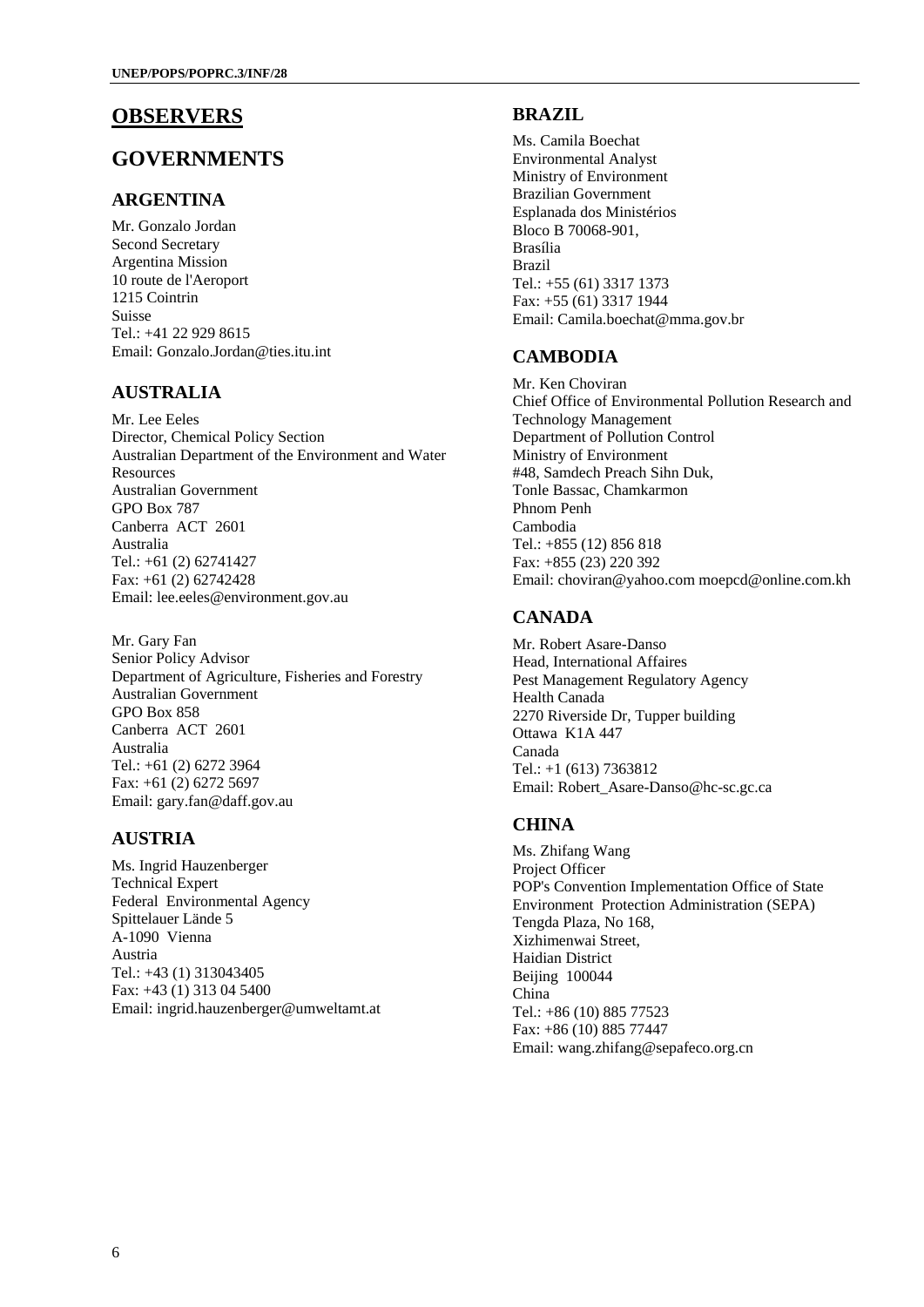#### **COTE D'IVOIRE**

Ms. Ahola Traore Attachée Permanent Mission of Côte d'Ivoire 149h, Route de Ferney 1218 Grand-Saconnex Geneva Switzerland Tel.: +41 22 717 0250 Fax: +41 22 717 0260 Email: ahtraore@hotmail.com

#### **EGYPT**

Mr. Obaida El-Dandarawy Permanent Mission of the Arab Republic of Egypt Avenue Blanc 49 1202 Geneva Switzerland Tel.: +41 22 731 6530 Fax: +41 22 738 4415 Email: mission.egypt@ties.itu.int obaida.eldandarawy@ties.itu.int

#### **EUROPEAN COMMUNITY (EC)**

Dr. Sylvain Bintein Desk Officer European Community (EC) BU-9 03/68, Avenue de Beaulieu 1160 Bruxelles Belgium Tel.: +32 (2) 2995452 Fax: +32 (2) 2966995 Email: sylvain.bintein@ec.europa.eu

Dr. Anke Joas BiPRO Gmbh Grauertstraße 12 D-81545 Munich Germany Tel.: +49 (891) 897 9050 Fax: +49 (891) 897 9052 Email: anke.joas@bipro.de

#### **FINLAND**

Mr. Timo Seppälä Senior Adviser Finnish Environment Institute P.O. Box 140 00251 Helsinki Finland Tel.: +358 (400) 148 643 / +358 (940) 300544 Fax: +358 (204) 902 591 / +358 (940) 300591 Email: timo.seppala@environment.fi

#### **FRANCE**

Dr. Camille Gilliers Ecotoxicologist Bureau d'Evaluation des Risques des Produits et agents Chimiques (BERPC) 62 rue de Hauteville 75010 Paris France Tel.: +33 (1) 558989 Fax: +33 (47) 70 6313 Email: camille.gilliers@berpc.fr

#### **GUATEMALA**

Ms. Ingrid Johanna Martinez Galindo First Secretary Permanent Mission of Guatemala 21 chemin de sous-bois 1202 Geneva Switzerland Tel.: +41 22 733 0850 Fax: +41 22 733 1429 Email: imartinez@minex.gob.gt

#### **HONDURAS**

Ms. Mirtha Ferrary Centro de Estudio y Control de Contaminantes (CESCCO) Bo Morazán Frente Central de Bomberos Tegucigalpa Honduras Tel.: +504 (231) 1006 Fax: +504 (239) 0954 Email: mife27942004@yahoo.es

#### **INDIA**

Dr. Indrani Chandrasekharan Director, Hazardous Substances Management Division Ministry of Environment and Forests Government of India, New Dehli Paryavaran Bhawan Room741, CGO Complex Lodhi Road 110013 New Delhi India Tel.: +91 (11) 24 360662 / +91 (11) 26 125 129 Fax: +91 (11) 24 360734 Email: indu@nic.in indusekh@hotmail.com

Dr. Lalinder JIT Singh Gill Wockhardt/Institutional Industry FICCI Federational of Indian Chamber of Commerce/Industry Wockhardt/FICCI, Tansen Marg 11000 New Delhi India Tel.: +91 (22) 26358636 Fax: +91 (22) 26596306 Email: lgill@wockhardt.com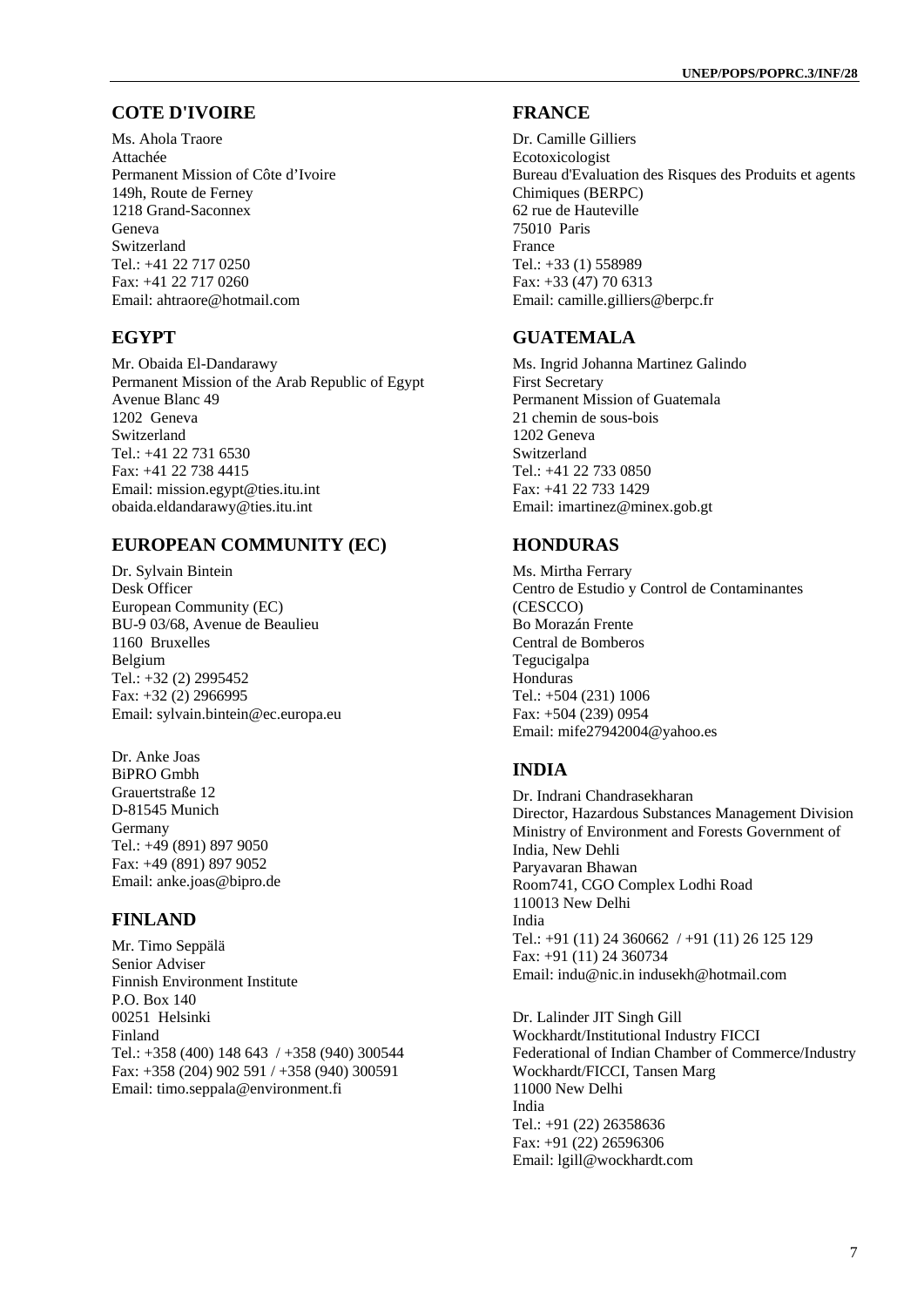Dr. Tirthankar Basu Assistant manager - Product Development Hindustan Insecticides LTD. Ministry of Chemicals and Fertilizer,Government of India Core-6, Scope Complex, Loghi RD 110 003 New Delhi India Tel.: +91 (11) 24362625 Email: hilhq@nde.rsnl.net.in

#### **JAPAN**

Ms. Fumiko Tsuru Research Scientist Mitsubishi Chemical Safety Institute (MCSIL) 1000 Kamoshida-Cho, Aoba-Ku 227-0033 Yokohama Japan Tel.: +81 (45) 963 4421 Fax: +81 (45) 962 2382 Email: fumi-t@ankaken.co.jp

Mr. Motoshi Masuda Research Scientist Mistubishi Chemical Safety Institute Ltd (MCSIL) 1000 Kamoshida- Cho, Aoba- Ku 227-0033 Yokohama Japan Tel.: +81 (45) 963 4421 Fax: +81 (45) 962 2382 Email: m-masuda@ankaken.co.jp

Mr. Takashi Fukushima Deputy Director Chemical Management Policy Division Ministry of Economy, Trade and Industry 1-3-1 Kasumigaseki, Chiyoda-ku Tokyo 100-8901 Japan Tel.: +81 (3) 3501 0080 Fax: +81 (3) 3580 6347 Email: fukushima-takashi@meti.go.jp

Mr. Nobuhiro Kino Deputy Director Chemicals Evaluation Office, Environmental Health Department Ministry of Environment 1-2-2 Kasumigaseki, Chiyoda-Ku 100-8975 Tokyo Japan Tel.: +81 (3) 55218253 Fax: +81 (3) 3581 3370 Email: nobuhiro\_kino@env.go.jp

Ms. Misako Kurakata  $Chi<sub>ef</sub>$ Ministry of Economy, Trade and Industry 1-3-1 Kasumigaseki, Chiyoda-Ku Tokyo 100-8901 Japan Tel.: +81 (3) 3501 0080 Fax: +81 (3) 3580 6349 Email: kurakata-misako@meti.go.jp

Mr. Noriyasu Nagai Japan NUS Co. Ltd. Loop-X Bldg., 8th Floor 3-9-15 Kaigan Minato-ku 108-0022, Tokyo Japan Tel.: +81 (3) 5440 3883 Fax: +81 (3) 5440 1870 Email: nagai@janus.co.jp

Ms. Hiroko Arataki Japan NUS Co. Ltd Loop-X BldG., 8th Floor 3-9-15 Kaigan Minato-Ku 108-0022 Tokyo Japan Tel.: +81 (3) 5440 1852 Fax: +81 (3) 5440 1870 Email: arataki@janus.co.jp

#### **NETHERLANDS**

Mr. Martinus Petrus Mattheus Janssen Netherlands National Institute of Public Health and the Environment P.O Box 1 3720 BA Bilthoven Netherlands Tel.: +31 (30) 274 2276 Fax: +31 (30) 374 4401 Email: martien.janssen@rivm.nl

Mr. Cornelis Hendricus Maria Littikhuizen Netherland Ministry of Housing, Spatial Planning and Environment P.O Box 30945 2500GX, Den Haag **Netherlands** Tel.: +31 (70) 339 4167 Fax: +31 (70) 3391286 Email: cees.luttikhuizen@minvrom.nl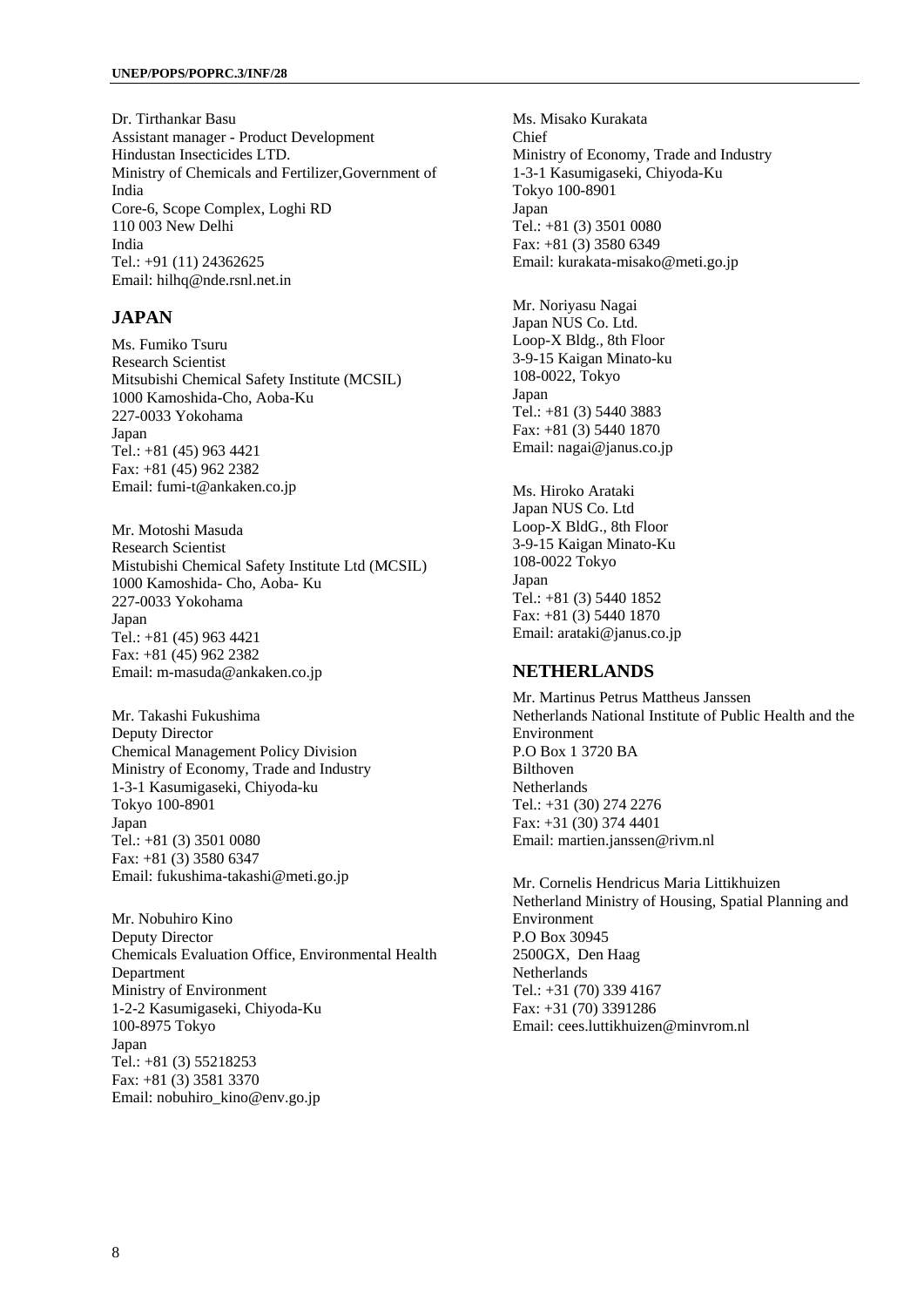#### **POLAND**

Prof. Elzbieta Niemirycz Gdansk University Ministry of Environmental Protection - Warsaw Al. Marszatka Pitsudskiego 46 81-378 Gdynia Poland Tel.: +48 (58) 523 6831 Fax: +48 (58) 523 6678 Email: elniem@ocean.uniu.gda.pl

#### **PORTUGAL**

Ms. Maria da Conceição Machado Alvim Ferraz Departamento de Engenharia Química Faculdade de Engenharia da Universidade do Porto 4200-465 Porto Portugal Tel.: +351 (22) 508 1688 Fax: +351 (22) 508 1449 Email: aferraz@fe.up.pt

# **QATAR**

Mr. Mohammed Ibrahim Head of Chemical Management Section Supreme Council for the Environment & Natural Reserves P.O. Box 7634 Doha **O**atar Tel.: +974 (437) 0504 Fax: +974 (441) 5246 Email: mgibrahim@qatarenv.org

#### **SLOVAK REPUBLIC**

Dr. Jan Hrabovsky Solvak Envrionmental Agency Hanulova 5/D 844 40 Bratislava Slovak Republic Tel.: +421 (2) 60201614 Fax: +421 (2) 64202603 Email: Jan.hrabosky@sazp.sk

# **SPAIN**

Dr. Maria Dolores Hernando Guil Head of Technical Team Spanish Reference Centre for Persistance Organic Pollutants (SRC for POPS) Spanish Reference Centre for Persistent Organic Pollutants Parque Científico, University of Alcalá 28871, Alcalá de Henares-Madrid Spain Tel.: +34 (91) 8772470 Fax: +34 (91) 8305800 Email: mdhernando@cnrcop.es

#### **SWEDEN**

Ms. Maria Delvin Swedish Chemical Agency P.O. Box 2 SE-17213, Sundbyberg Sweden Tel.: +46 (8) 519 41 270 Fax: +46 (8) 735 76 98 Email: maria.delvin@kemi.se

#### **SWITZERLAND**

Dr. Bettina Hitzfeld Senior Scientist Substances Soil Biotechnology Division Federal Office for the Environment 3003 Bern Switzerland Tel.: (+41 31) 323 1768 Fax: (+41 31) 324 7978 Email: bettina.hitzfeld@bafu.admin.ch

#### **SYRIAN ARAB REPUBLIC**

Mr. Fouad Elok Director, Chemical Safety Ministry of Local Administration and Envrironment P.O Box 3773, MAzraa Damascus Syria Tel.: +963 (11) 444 3729 Fax: +963 (11) 4443729 Email: fa-ok@scs-net.org chesadep@mail.sy

#### **UNITED STATES OF AMERICA**

Mr. Chris Blunck Policy Advisor US Environmental Protection Agency 1200 Pennsylvania Ave, NW 740/M Washington, DC 20460 United States of America Tel.: +1 (202) 564-8078 Fax:  $+1$  (202) 564-0575 /  $+1$  (202) 564-9565 Email: blunck.chris@epa.gov

Dr. Susan Gardner Foreign Affairs Officer Office of Environmental Policy U.S. Department of State STATE/OES/ENV 20520 Washington, DC United States of America Tel.: +1 (202) 647 6867 Fax: +1 (202) 647 1052 Email: gardnersc@state.gov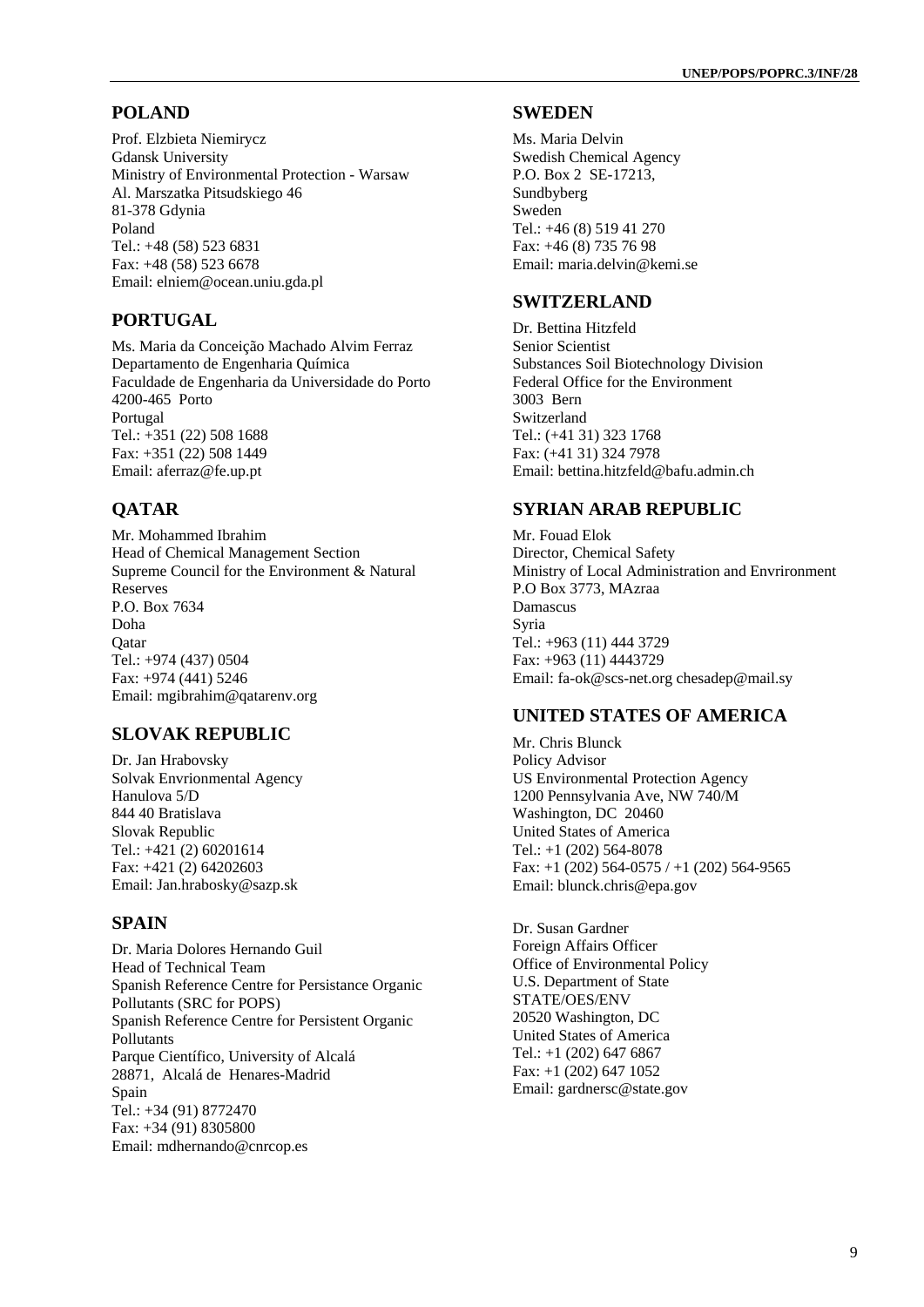Dr. Tala Henry Toxicologist Office of Pollution Prevention & Toxics U.S Environmental Protection Agency 1200 Pennsylvania Ave, NW (7403M) Washington, DC 20460- 0001 United States of America Tel.: +1 (202) 564 2959 Fax: +1 (202) 564 7450 Email: henry.tala@epa.gov

#### **UNITED NATIONS BODIES AND SPECIALIZED AGENCIES, OTHER INTERGOVERNMENTAL ORGANIZATIONS**

#### **GLOBAL ENVIRONMENTAL FACILITY (GEF)**

Mr. Ibrahima Sow Program Manager Global Environmental Facility (GEF) 1818 H Street, NW 20433 Washington United States of America Tel.: +1 (202) 473 2716 Fax: +1 (202) 522 3240 Email: isow@thegef.org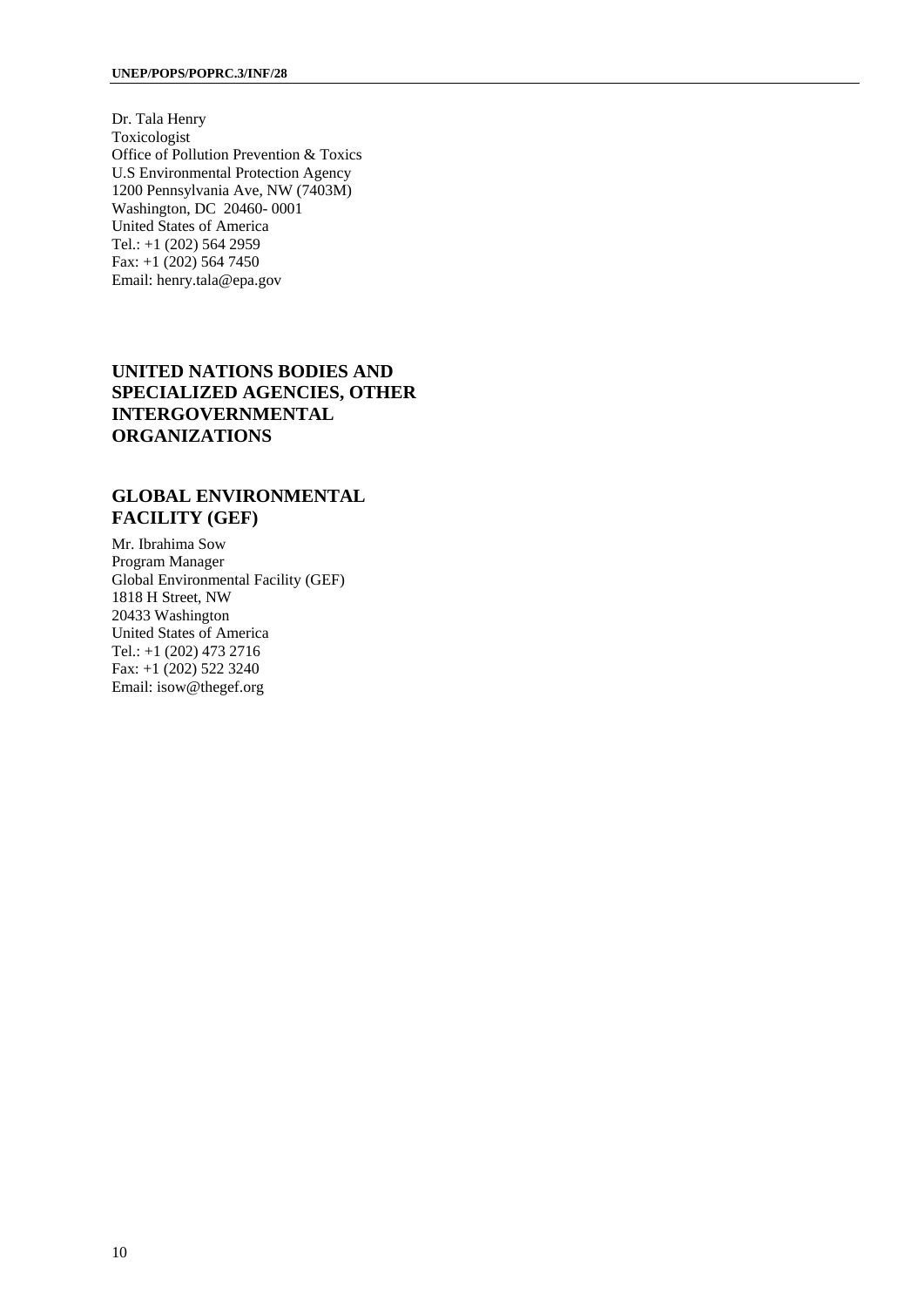#### **NON-GOVERNMENTAL ORGANIZATIONS**

#### **ALASKA COMMUNITY ACTION ON TOXICS**

Ms. Shawna Larson Environmental Justice Coordinator Indigenous Environmental Network Alaska Community Action on Toxics 505 West Northern Lights Suite 205 99503, Anchorage, Alaska United States of America Tel.: +1 (907) 222 7714 Fax: +1 (907) 222 7715 Email: Shawna@akaction.net

#### **BROMINE SCIENCE AND ENVIRONMENTAL FORUM (BSEF)**

Mr. Robert Campbell Environmental Issues Manager Bromine Science and Environmental Forum (BSEF) 118 Avenue de Cortenbergh 1000 Brussels Belgium Tel.: +32 (2) 733 9370 Fax: +32 (2) 735 6063 Email: robert.campbell@chemtura.com

#### **CROPLIFE INTERNATIONAL (CLI)**

Mr. Michael Neale Head of Regulatory Product Chemistry Sygneta Crop Protection AG CropLife International (CLI) Schwarzwaldallee 215 CH 4058 Basel Switzerland Tel.: +41 61 3237920 Fax: +41 61 3237175 Email: Mike.neale@syngenta.com

Mr. Mark Trewhitt Global Issue Manager Croplife International (CLI) BASF Agrarzentrum Limburgerhof APD/RI-Li556 Postfach 120 67117 Limburgerhof Germany Tel.: +49 (621) 602 8186 Fax: +49 (621) 602 7701 Email: mark.trewhitt@basf.com

Mr. Bernhard Johnen Manager, International Regulatory Policy Croplife International (CLI) 143 Av Louise 1050 Brussels Belgium Tel.: +32 (2) 542 0410 Fax: +32 (2) 542 0419 Email: bernhard@croplife.org

Mr. Bert Volger Consultant CERES International LLC Croplife International (CLI) 1087 Heartsease Drive PA 19382 West Chester United States of America Tel.: +1 (610) 793 3222 Fax: +1 (610) 793 1708 Email: bertvolger@comcast.net

#### **ENVIRONMENTAL HEALTH FUND (EHF)**

Dr. Joseph DiGangi Scientist Environmental Health Fund (EHF) EHF, 407 S. Dearborn, Suite 1500 Chicago, IL 60605 United States of America Tel.: +1 (312) 566 0985 Fax: +1 (312) 408 0682 Email: digangi@environmentalhealthfund.org

#### **EUROPEAN PHOTO AND IMAGING ASSOCIATION (EPIA)**

Dr. Eddy Michiels Head Corporate Environment, Manager Department Product Safety and Ecology Agfa-Gevaert N.V. Septestraat 27 B-2640 Mortsel Belgium Tel.: +32 (3) 444 5500 Fax: +32 (3) 444 5503 Email: eddy.michiels@agfa.com

#### **EUROPEAN SEMICONDUCTOR INDUSTRY ASSOCIATION (ESIA)**

Mr. Shane Harte Environmental, Safety, Health Manager European Semiconductor Industry Association (ESIA) "Diamant" 80 Boulvard A B 1030 Brussels Belgium Tel.: +32 (2) 706 8600 Fax: +32 (2) 706 8605 Email: sharte@eeca.be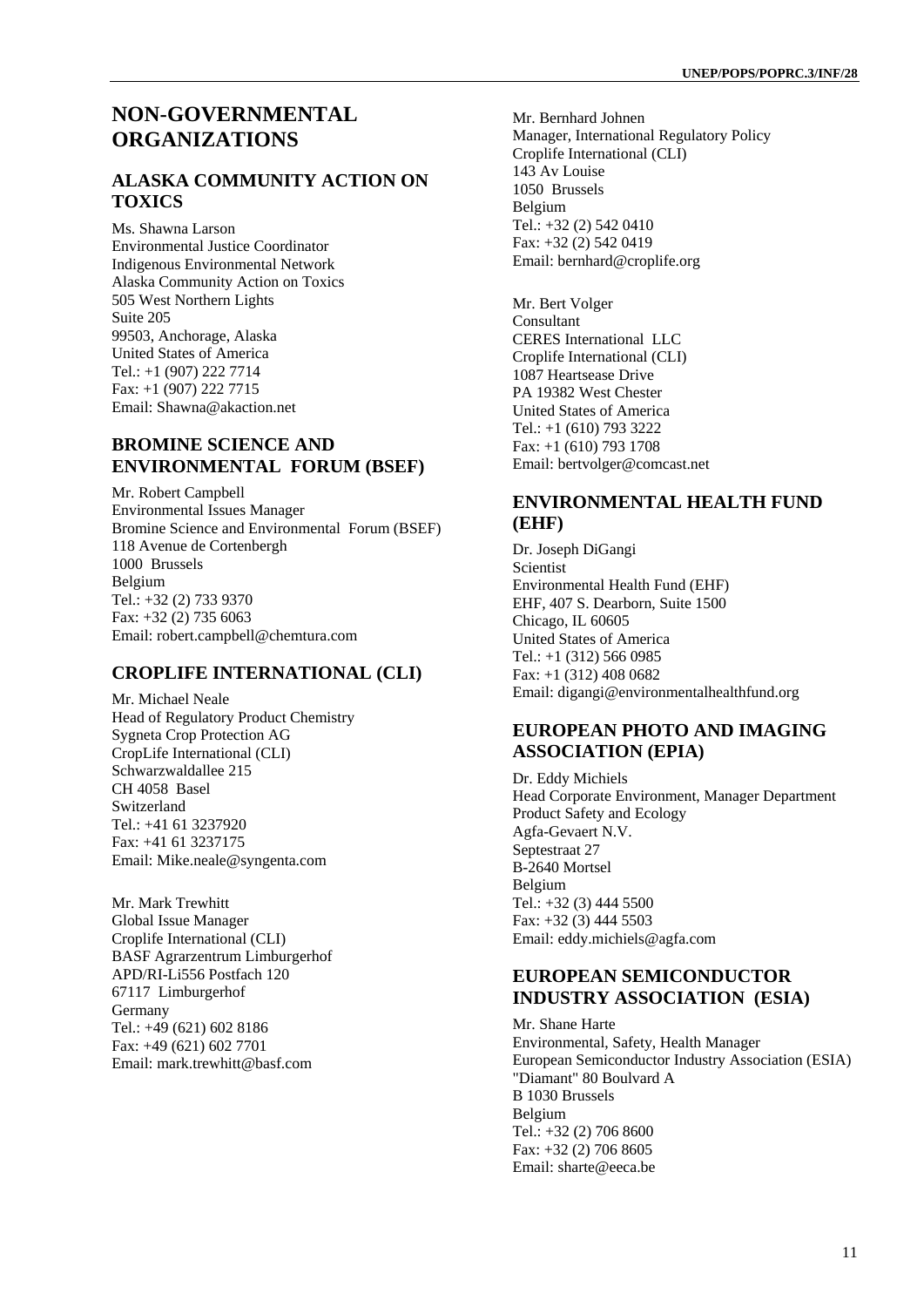Mr. K. Russell La Motte Counsel Semiconductor Industry Association, SEMI, JSIA Beveridge and Dimond, PC Suite 700 1350 1 ST NW Washington, DC 20005 United States of America Tel.: +1 (202) 789 6080 Fax: +1 (202) 789 6190 Email: rlamotte@bdlaw.com

#### **INDIAN CHEMICALS COUNCIL (ICC)**

Mr. Shunmugam Ganesan Chairman International Treaties Expert Committee Indian Chemical Council (ICC) H-206 B, II Floor, Minerva Complex 94, S.D Road Secunderabad 500 003 India Tel.: +91 (40) 2781 9849 Fax: +91 (40) 2784 1366 Email: tsganesan@rediffmail.com

#### **INDIGENOUS PEOPLES AND NATIONS COALITION**

Mr. Ronald Barnes Chair of the (IPNC) Indigenous Peoples and Nations Coalition P.O. Box 111 Dillingham, Alaska 99576 United States of America Tel.: +1 (907) 842 4789 Fax: +1 (907) 842 4789 Email: angull200@yahoo.com

#### **INDUSTRY OF LEAF-CUT ANT BAITS WITH SULFLURAMID**

Ms. Maria Carolina Novak Savioli de Freitas Rodovia Anhanguera Km 304 14097 -140 Ribeirão - Preto Brazil Tel.: +55 (16) 3629 1110 Fax: +55 (16) 3629 1110 Email: luizeugeni@dinagro.com.br

Mr. Luiz Eugenio Pedro de Freitas General Manager Dinagro Agropecuária Ltda Rodovia Anhanguera, Km 304 14097-140 Ribeirão - Preto Brazil Tel.: +55 (16) 3629 1110 Fax: +55 (16) 3629 1110 Email: Luizeugenio@dinagro.com.br

#### **INTERNATIONAL IMAGING INDUSTRY ASSOCIATION (IIIA)**

Dr. Derek Guest Director, Science and Technology, Health Safety and Environment Eastman Kodak Company 1999 Lake Avenue 14650-2206, Rochester, NY United States of America Tel.: +1 (585) 722 3949 Fax: +1 (585) 477 2993 Email: derek.guest@kodak.com

#### **INTERNATIONAL POPS ELIMINATION NETWORK (IPEN)**

Dr. Mariann Lloyd Co-chair International Pops Elimination Network 12 Craig St. East Ballina 2478 Australia Tel.: +61 (622) 66815340 Email: biomap@oztoxics.org

#### **JAPAN ELECTRONIC INFORMATION TECHNOLOGY INDUSTRIES ASSOCIATION (JEITA)**

Mr. Sachio Otoshi Special Advisor Center for Environmental Information Science Japan Electronic and Information Technology Industries Association (JEITA) Mitsui Sumitomo Kaijo Bld. Annex 11-3 Kanda Surugadai, Chiyoda-Ku 101-0062 Tokyo Japan Tel.: +81 (3) 518 6433 Fax: +81 (3) 3295 8727 Email: otoshi@enics.co.jo

Mr. Ryo Usami Manager Japan Electronic and Information Technology Industries Association (JEITA) Mitsui Sumitomo Kaijo Bld. Annex 11-3 Kanda Surugadai, Chiyoda-Ku 101-0062 Tokyo Japan Tel.: +81 (3) 3518 6433 Fax: +81 (3) 3295 8727 Email: Usami.Ryo@ea.MitsubishiElectric.co.jp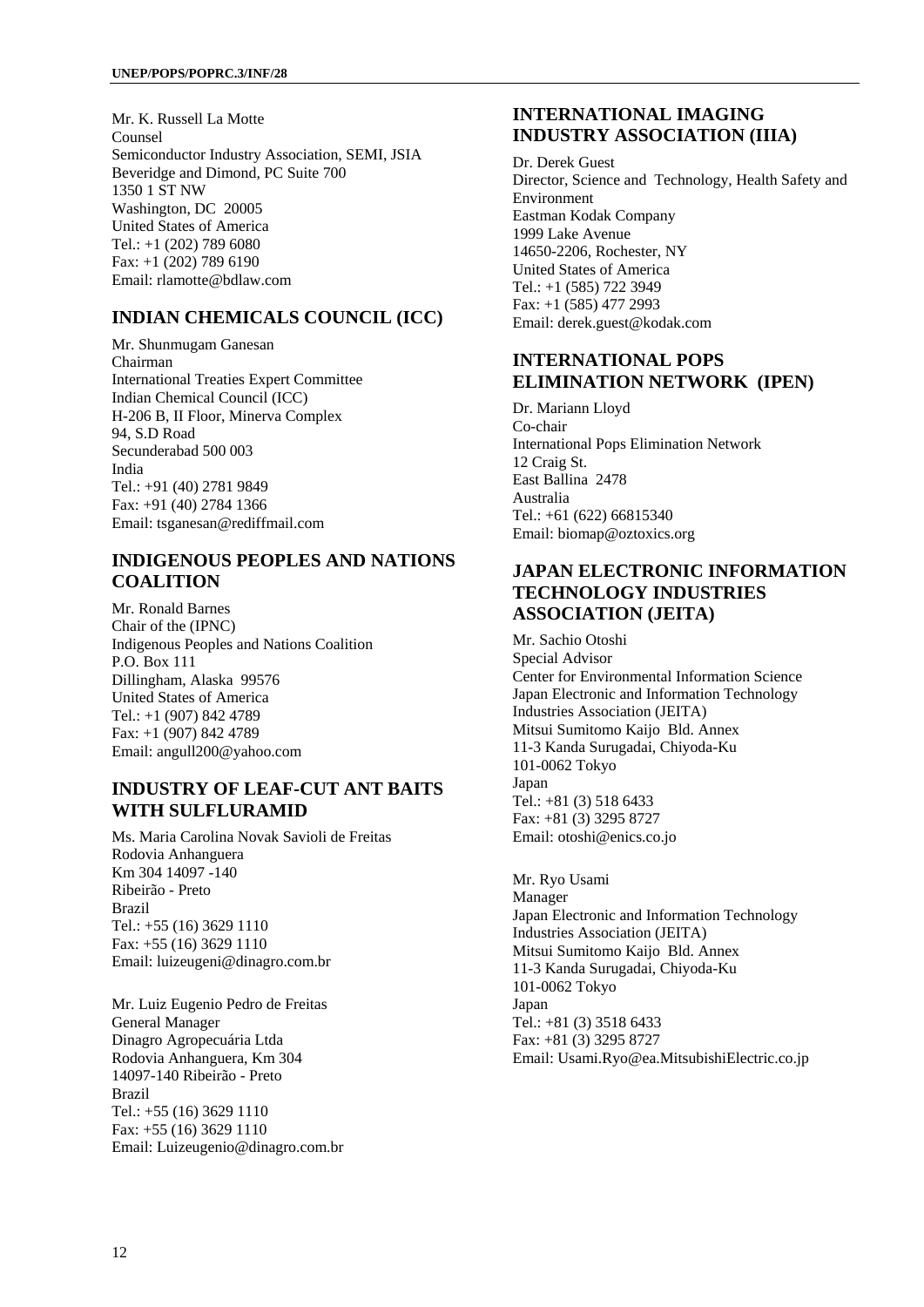Mr. Kazuhiro Anraku Manager Japan Electronic Information Technology Industries Association (JEITA) Mitsui Sumitomo Kaijo Bldg. Annex 11-3 Kanda Surugadai, Chiyoda-Ku 101-0062 Tokyo Japan Tel.: +81 (3) 3518 6433 Fax: +81 (3) 3295 8727 Email: anraku548@oki.com

Mr. Teruaki Shimizu Japan Electronic Information Technology Industries Association (JEITA) Mitsui Sumitomo Kaijo Bldg. Annex 11-3 Kanda Surugadai, Chiyoda-Ku 101-0062 Tokyo Japan Tel.: +81 (3) 3518 6433 Fax: +81 (3) 3295 8727 E-mail: t-shimizu@jeita.or.jp

#### **NATIONAL TOXICS NETWORK**

Ms. John Wickens National Toxics Network 12 Craig St. East Ballina 2478 Australia Tel.: +61 266815340 Email: biomap@oztoxics.org biomap@oztoixcs.org

#### **PAN AFRICA**

Dr. Davo Simplice Vodouhe Pan Africa BP 02-8033 Cotonou Benin Tel.: +229 (21351) 497 Email: dsvodouhe@yahoo.com

#### **PESTICIDE ACTION NETWORK INTERNATIONAL**

Dr. Meriel Watts Scientist Pesticide Action Network Aotearoa P.O. Box 296, Ostend, Waiheke Island 1843 Auckland New Zealand Tel.: +649 (372) 2034 Fax: +649 (372) 2034 Email: merielwatts@xtra.co.nz

#### **WORLD CHLORINE COUNCIL WWC/EURO CHLOR**

Dr. Dolf van Wijk Manager, Environmental Sciences World Chlorine Council WWC/EURO CHLOR Avenue E. Van Nieuwenhuyse No. 4, box 2 1160 Brussels Belgium Tel.: +32 (2) 676 7370 Fax: +32 (2) 676 7241 Email: dvw@cefic.be

Dr. Allan Jones Executive Director Canadian Chlorine Chemistry Council World Chlorine Council WWC/EURO CHLOR 2363 Sinclair Circle L7P 3C1 Burlington Ontario Canada Tel.: +1 (905) 3359669 Fax: +1 (905) 3353716 Email: allan.g.jones@sympatico.ca